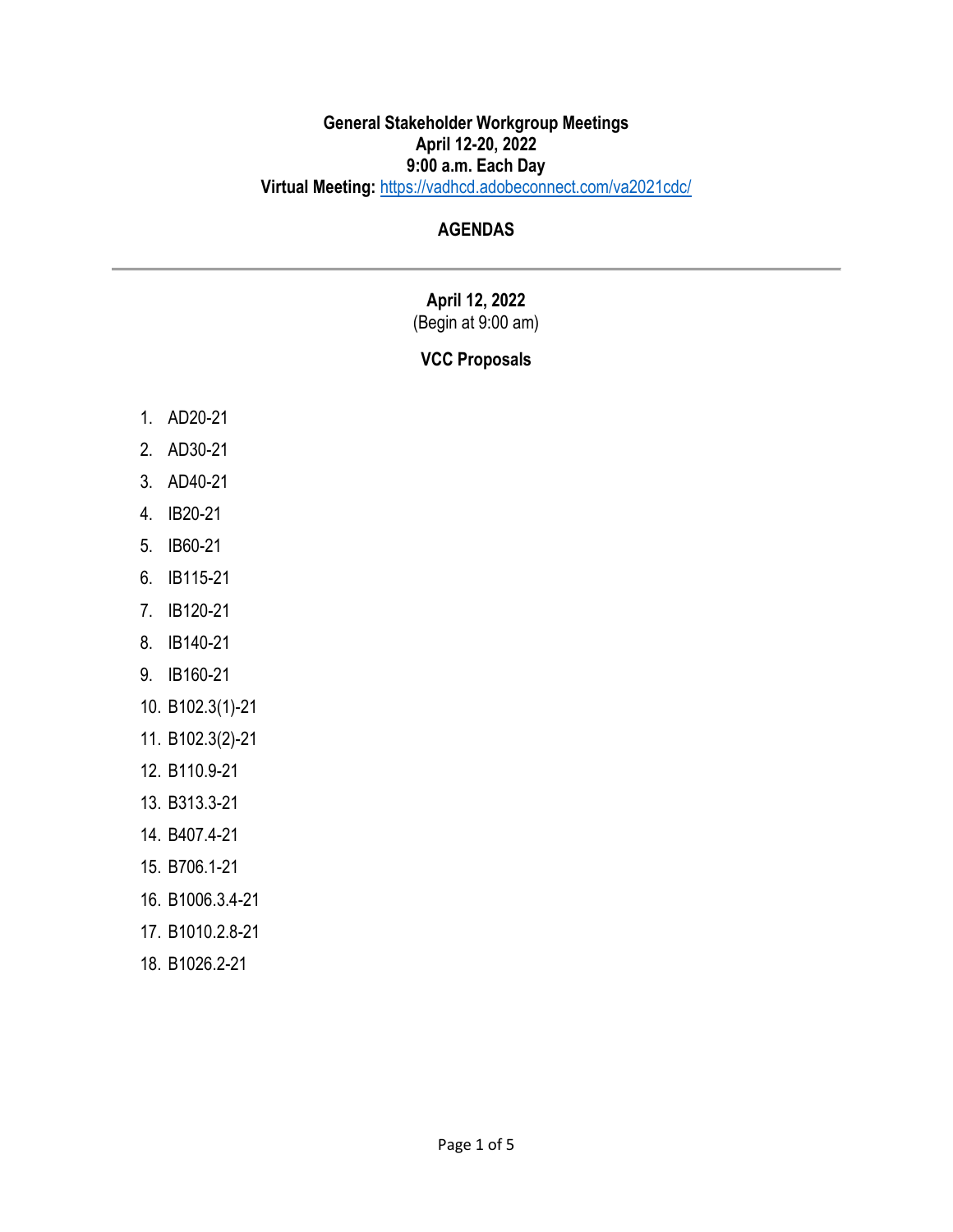### **April 13, 2022** (Begin at 9:00 am)

## **VEBC Proposals**

- 1. EB102.2.1-21
- 2. EB502.1.1-21
- 3. EB603.6-21
- 4. EB701.1-21
- 5. EB707.2-21
- 6. EB1102-21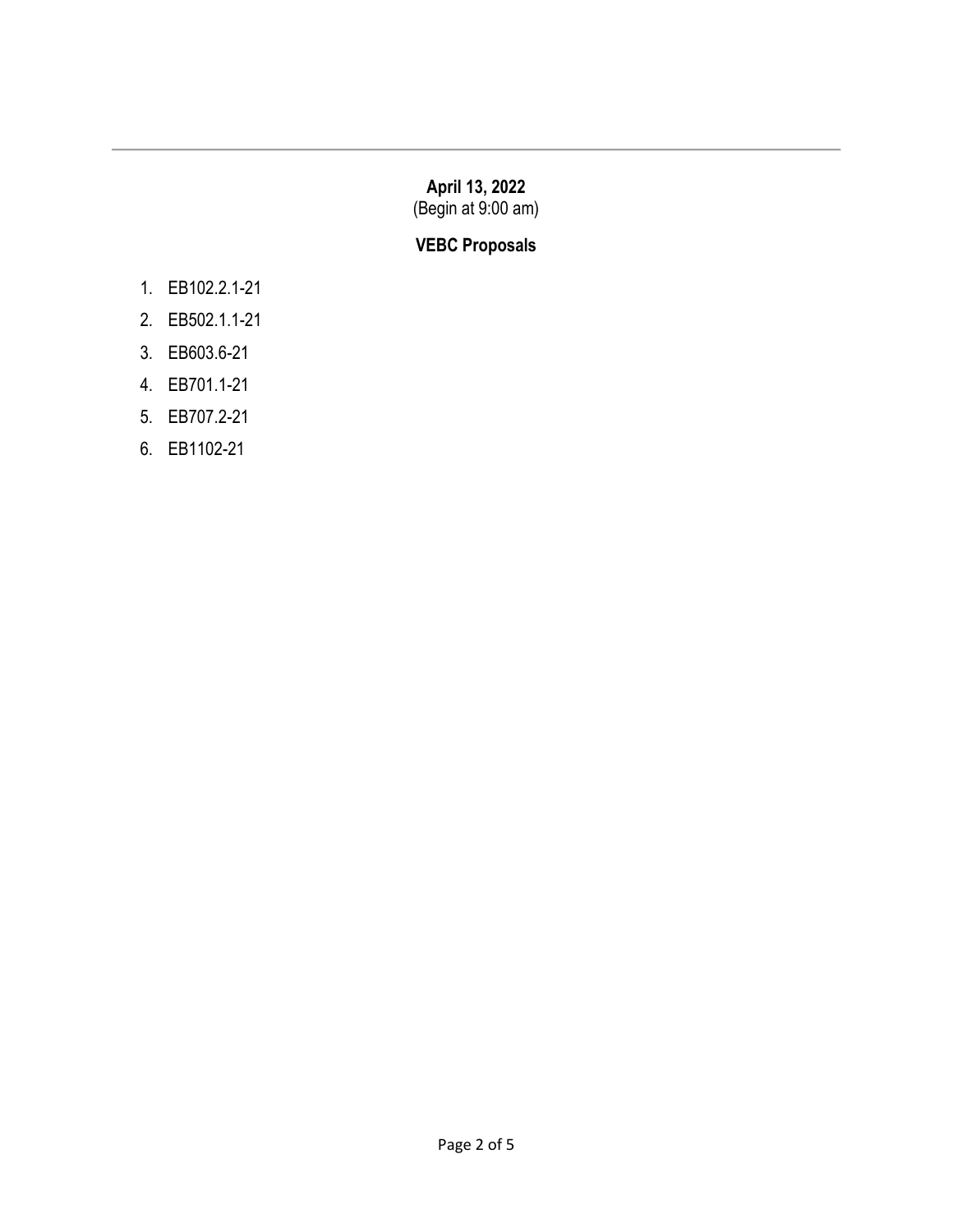## **April 14, 2022**

(Begin at 9:00 am)

### **Energy Proposals**

- 1. EC1301.1.1.1-21
- 2. EC-C401.2-21
- 3. EC-C402.4-21
- 4. EC-C403.3-21
- 5. EC-C403.4.1.6-21
- 6. EC-C403.15-21
- 7. EC-C404.11-21
- 8. EC-C405.4-21
- 9. EC-C405.13-21
- 10. EC-C405.16-21
- 11. EC-C407.6-21
- 12. EC-C1301.1.1-21
- 13. REC-R401.2-21
- 14. REC-R401.2.5-21
- 15. REC-R402.1.2 (1)-21
- 16. REC-R402.1.2 (2)-21
- 17. REC-R402.2-21
- 18. REC-R402.4-21
- 19. REC-R402.4.1.2-21
- 20. REC-R403.1.1.1-21
- 21. REC-R403.1.2-21
- 22. REC-R403.3.3-21
- 23. REC-R403.5.4-21
- 24. REC-R404.2-21
- 25. REC-R404.4-21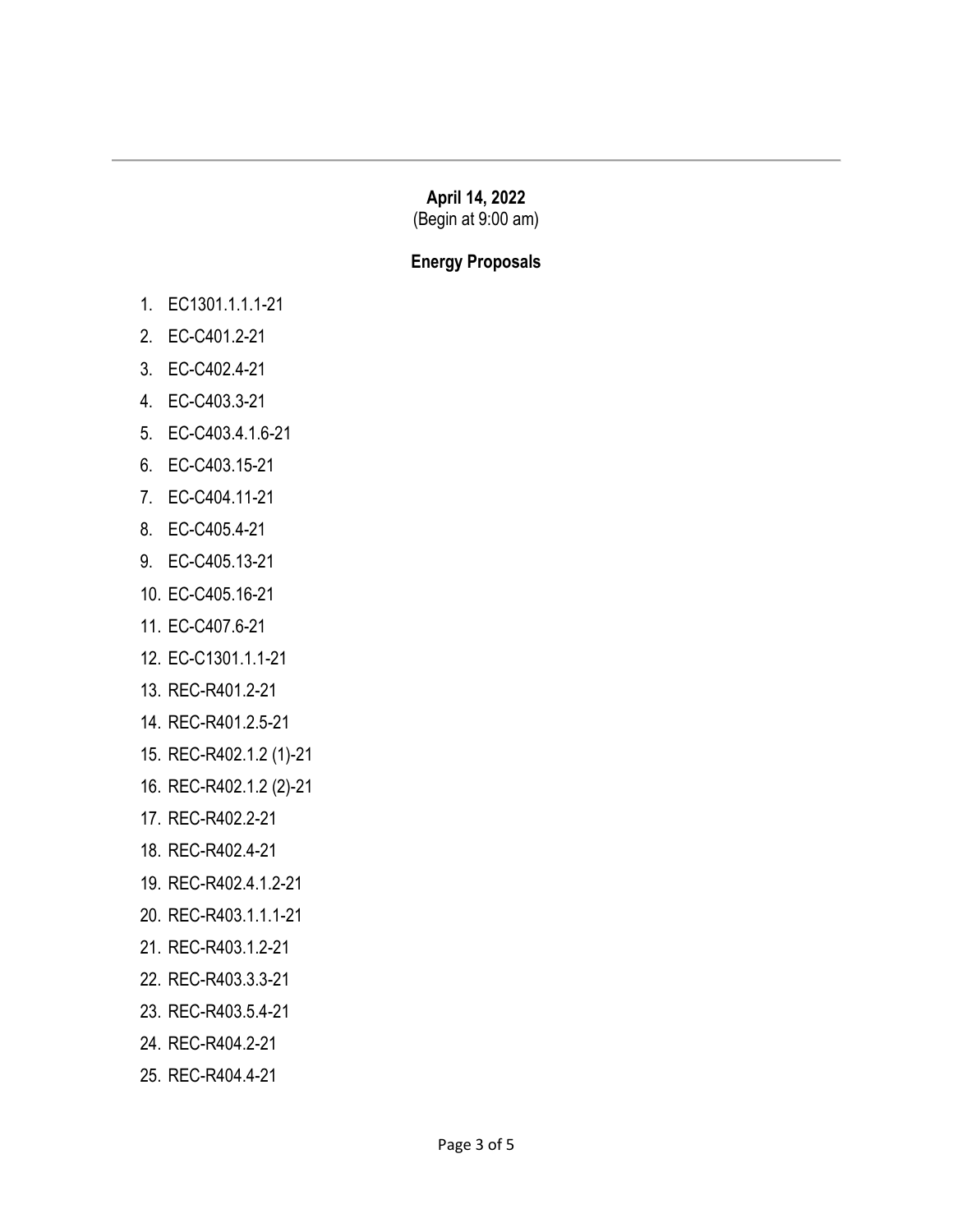## **April 15, 2022**

(Begin at 9:00 am)

#### **VMC & SFPC Proposals**

- 1. FP103.1 (SFPC SWG Proposal No.1)-21
- 2. FP107.11-21
- 3. FP107.12-21
- 4. PM505.3-21
- 5. PM606.1-21
- 6. PM703.2-21
- 7. PM704.1.1-21
- 8. PM704.2-21
- 9. PM704.3-21
- 10. PM704.4-21
- 11. PM704.5-21
- 12. PM705.1-21

### **April 19, 2022**  (Begin at 9:00 am)

### **VRC Proposals**

- 1. RB324-21
- 2. RB324.6.1-21

## **April 20, 2022**

(Begin at 9:00 am)

### **Trades Proposals**

- 1. P1003.3.2-21
- 2. M410.2-21